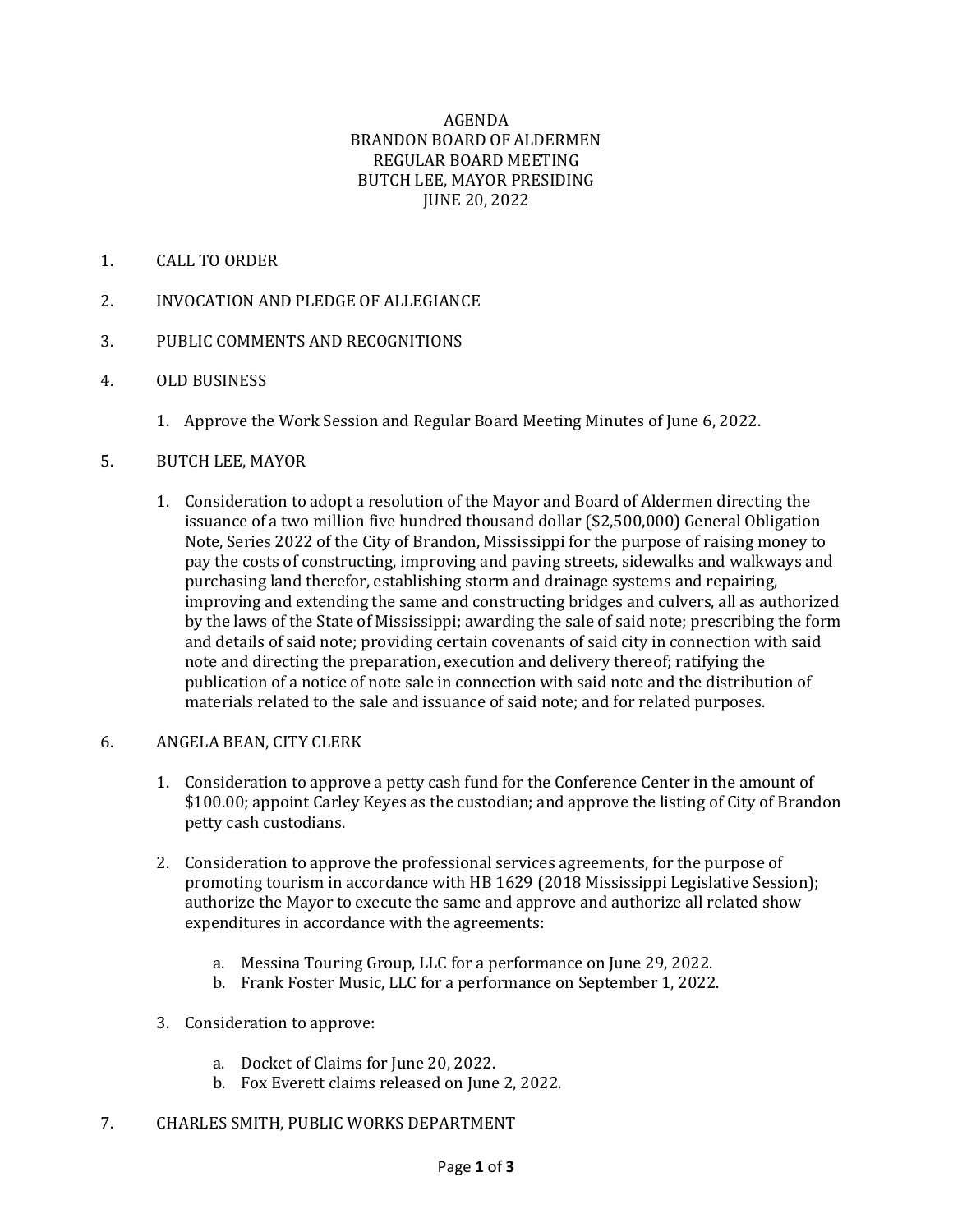- 1. Consideration to set a public hearing for July 20, 2022 at 5:30 pm at Brandon City Hall with regard to the City of Brandon's Facility Plan for a loan application through the Mississippi Department of Health and authorize publication of the same.
- 2. Consideration to approve the emergency repairs, (invoice #4483-H22012-Final) in accordance with MCA Section 31-7-13(f), from Hemphill Construction Company at commodity pricing pursuant to the memo and authorize payment of the same.
- 3. Consideration to declare an emergency the CCTV of a sewer line on Wild Horse Lane from Suncoast in the amount of \$9,353.00 and authorize payment of the same.
- 4. Request permission to purchase one (1) PC170LC-11 Komatsu excavator in the amount of \$199,481.65 and one (1) PC88MR-11 Komatsu excavator in the amount of \$142,274.88 from Lyle Machinery, a state contract vendor, and authorize payment of the same.
- 5. Request permission to purchase one (1) 2021 Chevy Colorado from Noel Daniels Motor Company, as the lowest and best quote received, in the amount of \$30,335.00 and authorize payment of the same.
- 6. Consideration to approve Red Oak Construction pay request #1 in the amount of \$89,210.94 with regard to the Brenmar Street Waterline Extension Project and authorize payment of the same.
- 7. Consideration to approve Joe McGee Construction Co. pay request #1 in the amount of \$120,897.62 with regard to the Dining Street Extension Project and authorize payment of the same.
- 8. Consideration to approve Hemphill Construction pay request #1 in the amount of \$561,238.82 with regard to the College Street Waterline Improvement Project and authorize payment of the same.
- 9. Consideration to approve Red Oak Construction pay request #1 in the amount of \$350,731.83 with regard to the Industrial Park Waterline Extension Project and authorize payment of the same.

## 8. MATT DODD, COMMUNITY DEVELOPMENT

- 1. Consideration to initiate the project activation request for the Marquette Road Multi-Use Path Federal Transportation Alternative (TA) Project, administered through the MPO, and authorize the Mayor to execute all related documents.
- 2. Consideration to initiate the project activation request for the Hwy. 80 at Woodgate and Stonegate Drive Intersection Improvements Federal Transportation Block Grant (STBG) Project, administered through the MPO, and authorize the Mayor to execute all related documents.

# 9. WILLIAM THOMPSON, POLICE CHIEF